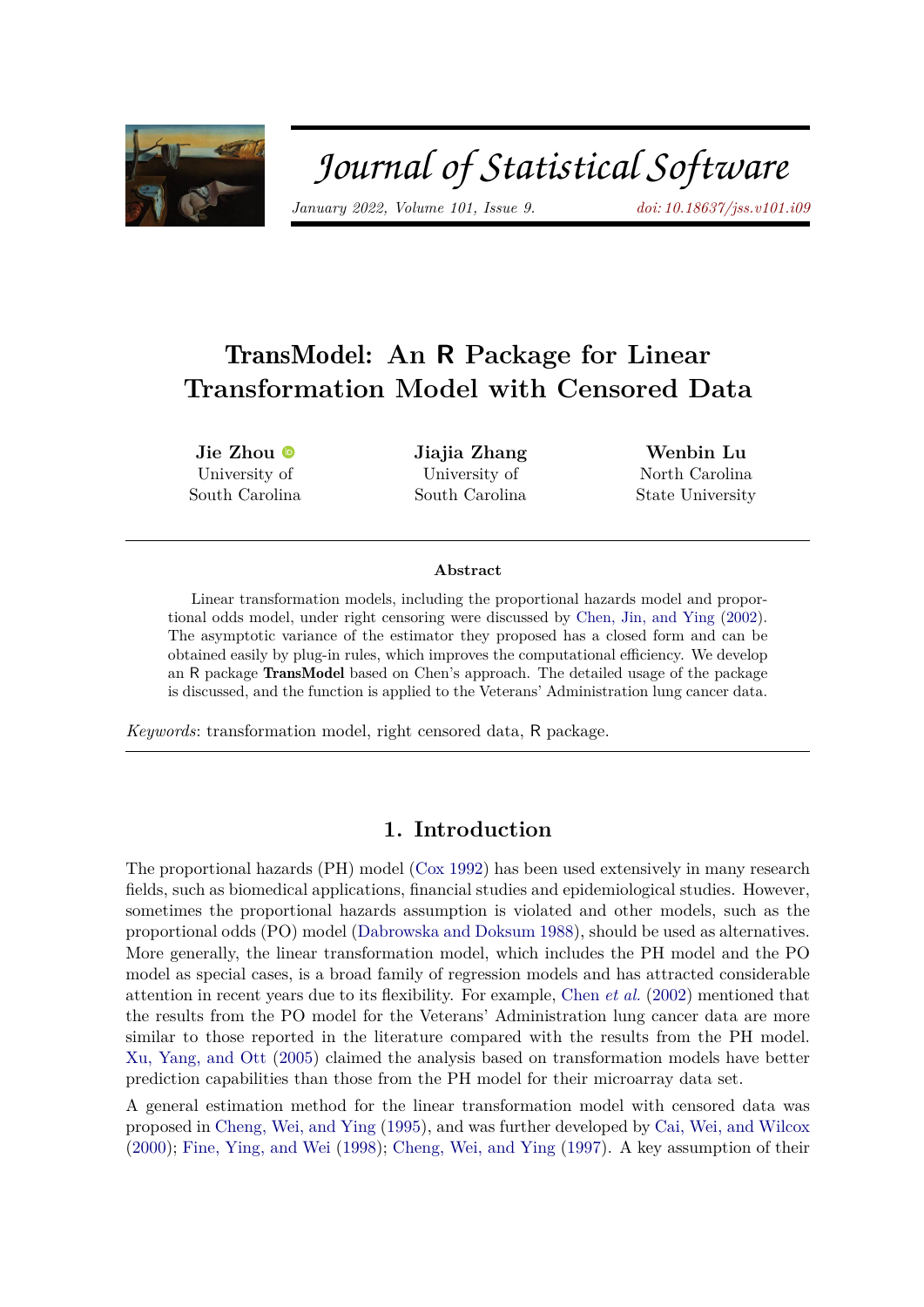approach was the independence between the censoring variable and the covariates, which is found to be restrictive in practice. [Chen](#page-10-0) *et al.* [\(2002\)](#page-10-0) proposed a unified procedure for the analysis of the linear transformation model, which reduces to the partial likelihood approach in the case of the PH model and its validity does not rely on that independence assumption. Recently, [Hothorn, Möst, and Bühlmann](#page-10-8) [\(2018\)](#page-10-8) also proposed maximum likelihood estimators in the class of conditional transformation models and developed the mlt package [\(Hothorn](#page-10-9) [2020\)](#page-10-9).

Even though the linear transformation model has the attractive property, it has not been widely used due to the lack of easy implemented functions in common statistical software, such as R and SAS. The procedure proposed in [Chen](#page-10-0) *et al.* [\(2002\)](#page-10-0) was based on the estimating equations and was easily implemented numerically and computationally efficient. Moreover, the asymptotic variance has a closed form and can be obtained by plug-in rules. Therefore, we develop the R package TransModel based on the procedure discussed in [Chen](#page-10-0) *et al.* [\(2002\)](#page-10-0), and illustrate its usage in this paper. Package TransModel [\(Zhou, Zhang, and Lu](#page-10-10) [2022\)](#page-10-10) is available from the Comprehensive R Archive Network (CRAN) at [https://CRAN.R-project.](https://CRAN.R-project.org/package=TransModel) [org/package=TransModel](https://CRAN.R-project.org/package=TransModel).

Let T denote the failure time, z denote a *p*-dimensional covariate vector and  $\varepsilon$  represent an error term. The linear transformation model can be expressed as

$$
H(T) = -\beta^{\top} z + \varepsilon,
$$

where  $H(\cdot)$  is an unknown monotone transformation function. It links the failure time T with a linear combination of a *p*-dimensional covariate vector *z* and an error term *ε*. Specific distributions can be assumed for  $f_{\varepsilon}$ , which is the density function of  $\varepsilon$ , to obtain different models. For example, if  $\varepsilon$  follows a standard extreme value distribution, that is,  $f_{\varepsilon}(s)$  =  $\exp(s) \exp(-\exp(s))$ , the density function and survival function of *T* are

$$
f_T(t \mid \boldsymbol{z}) = \dot{H}(t) \cdot \exp(H(t) + \beta^{\top} \boldsymbol{z}) \exp(-\exp(H(t) + \beta^{\top} \boldsymbol{z}))
$$

and

$$
S_T(t \mid \boldsymbol{z}) = \exp(-\exp(H(t) + \beta^{\top} \boldsymbol{z})),
$$

where  $H(\cdot)$  denotes the first derivative of function  $H(\cdot)$ . Therefore, the hazard function of *T* can be written as

$$
\lambda_T(t\mid \bm{z}) = \frac{f_T(t\mid \bm{z})}{S_T(t\mid \bm{z})} = \dot{H}(t)\exp(H(t) + \beta^\top \bm{z}) = \lambda_0(t)\cdot \exp(\beta^\top \bm{z}).
$$

Taking  $\lambda_0(t) = H(t) \exp(H(t))$  as an unspecified baseline hazard function, it reduces to the PH model. Similarly, if *ε* follows a standard logistic distribution, it becomes a PO model. In our package **TransModel**, we assume the hazard function of  $\varepsilon$  has the form

$$
\lambda_{\varepsilon}(s) = e^s / (1 + r \times e^s), r \ge 0.
$$

Note that the PH model and PO model correspond to  $r = 0$  and  $r = 1$ , respectively.

The rest of the paper is organized as follows. The estimation of both parameters and variances in [Chen](#page-10-0) *et al.* [\(2002\)](#page-10-0) paper are summarized in Section [2.](#page-2-0) Details of the package are discussed in Section [3.](#page-4-0) The package is illustrated using the Veterans' Administration lung cancer data set in Section [5.](#page-6-0) Some discussions are outlined in Section [6.](#page-9-0)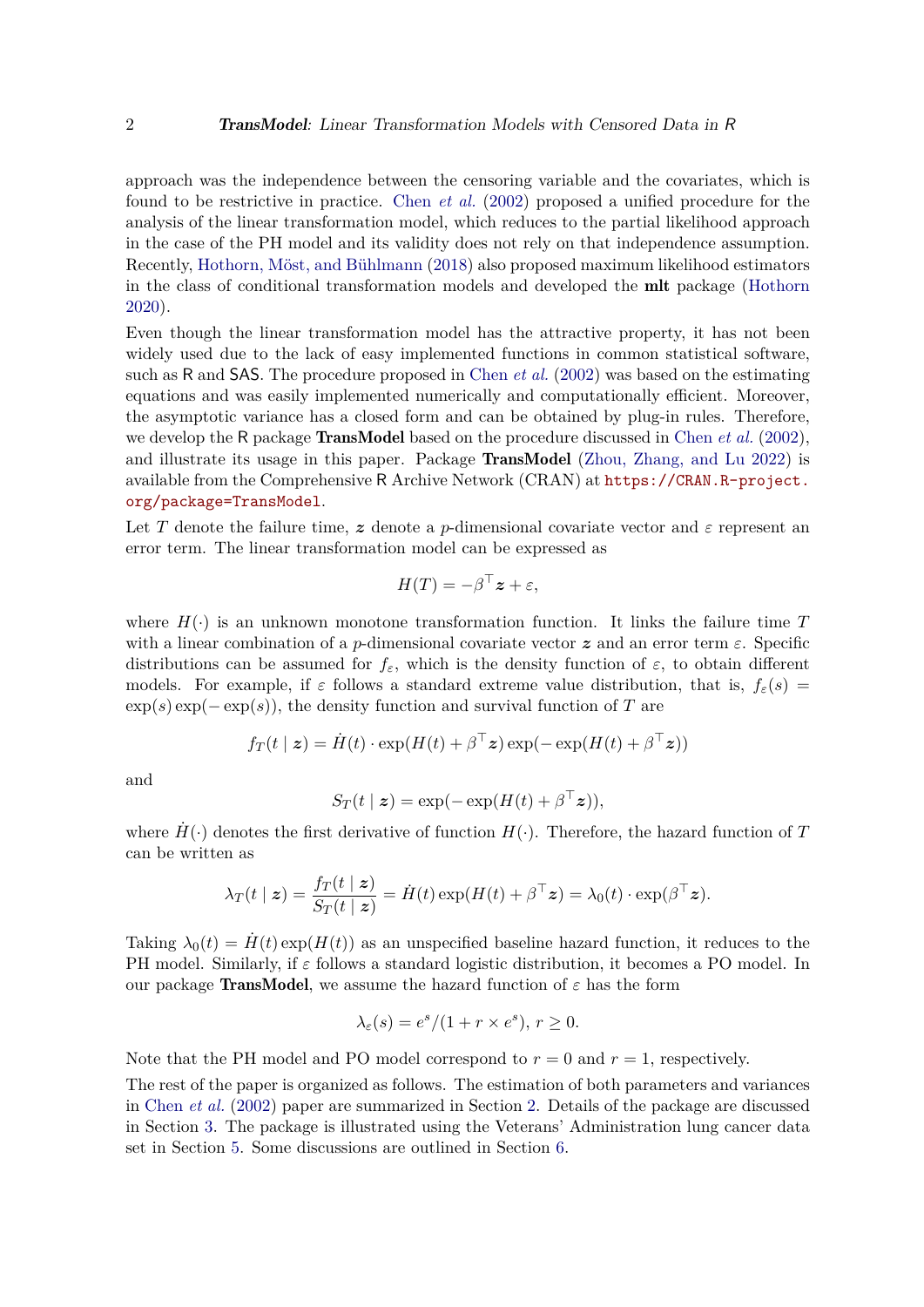#### **2. Estimation procedure**

<span id="page-2-0"></span>Let  $\mathbf{O} = \{T_j, \delta_j, \mathbf{z}_j; j = 1, \ldots, n\}$  denote the observed right censored data set, where  $T_j =$  $\min(X_i, C_i)$ ,  $\delta_i = I(X_i \leq C_i)$  and *X* and *C* are the nonactive failure time and censoring time, respectively. Let  $\Lambda_{\varepsilon}(\cdot)$  be the cumulative hazard function for  $\varepsilon$ . Following the usual counting process notation,

$$
Y(t) = I(T \ge t)
$$
  
\n
$$
N(t) = \delta I(T \le t)
$$
  
\n
$$
M(t) = N(t) - \int_0^t Y(s) d\Lambda_{\varepsilon} (\beta_0^{\top} \mathbf{z} + H_0(s)),
$$

where  $(\beta_0, H_0)$  are the true values of  $(\beta, H)$ . By using the fact that  $M(t)$  is a martingale process, the estimating equations are

$$
U(\beta, H) = \sum_{j=1}^{n} \int_0^{\infty} z_j [dN_j(t) - Y_j(t) d\Lambda_{\varepsilon}(\beta^{\top} z_j + H(t))] = 0
$$
  

$$
\sum_{j=1}^{n} [dN_j(t) - Y_j(t) d\Lambda_{\varepsilon}(\beta^{\top} z_j + H(t))] = 0, \quad (t \ge 0),
$$
 (1)

where  $H(\cdot)$  is a non-decreasing function satisfying  $H(0) = -\infty$ .

#### <span id="page-2-2"></span>**2.1. Parameter estimation**

Follow [Chen](#page-10-0) *et al.* [\(2002\)](#page-10-0), the iterative algorithm for computing the *β* coefficients and *H* is as follows:

**Step 0** : Give initial values for  $\beta$ , say  $\hat{\beta}^{(0)} = 0$ .

**Step 1**: In the *i*-th iteration, with  $\hat{\beta}^{(i)}$ , obtain  $\hat{H}^{(i)}$  as follows: solving equation

<span id="page-2-1"></span>
$$
\sum_{j=1}^n Y_j(t_1) \Lambda_{\varepsilon}(\hat{\beta}^{(i)\top} z_j + H(t_{(1)})) = 1
$$

to get  $\hat{H}^{(i)}(t_{(1)})$ ; then calculate

$$
\hat{H}^{(i)}(t_{(k)}) = \hat{H}^{(i)}(t_{(k-1)}) + \frac{1}{\sum_{j=1}^{n} Y_j(t_{(k)})\lambda_{\varepsilon} \left(\hat{\beta}^{(i)\top} \mathbf{z}_j + \hat{H}^{(i)}(t_{(k-1)})\right)}
$$

where  $0 < t_{(1)} < t_{(2)} < \cdots < t_{(K)} < \infty$  are the *K* failure times among the *n* observations.

**Step 2** : Update  $\beta$  estimates in  $(i + 1)$ -th iteration by solving Equation [\(1\)](#page-2-1) with  $H = \hat{H}^{(i)}$ for  $k = 2, ..., K$ .

**Step 3** : Repeat Step 1 and Step 2 until convergence.

Based on parameter estimates  $(\hat{\beta}, \hat{H})$ , the survival function for patient with covariate  $z_j$  can be estimated as

$$
\hat{S}(t \mid \mathbf{z}_j) = S_{\varepsilon}(\hat{H}(t) + \hat{\beta}^{\top} \mathbf{z}_j).
$$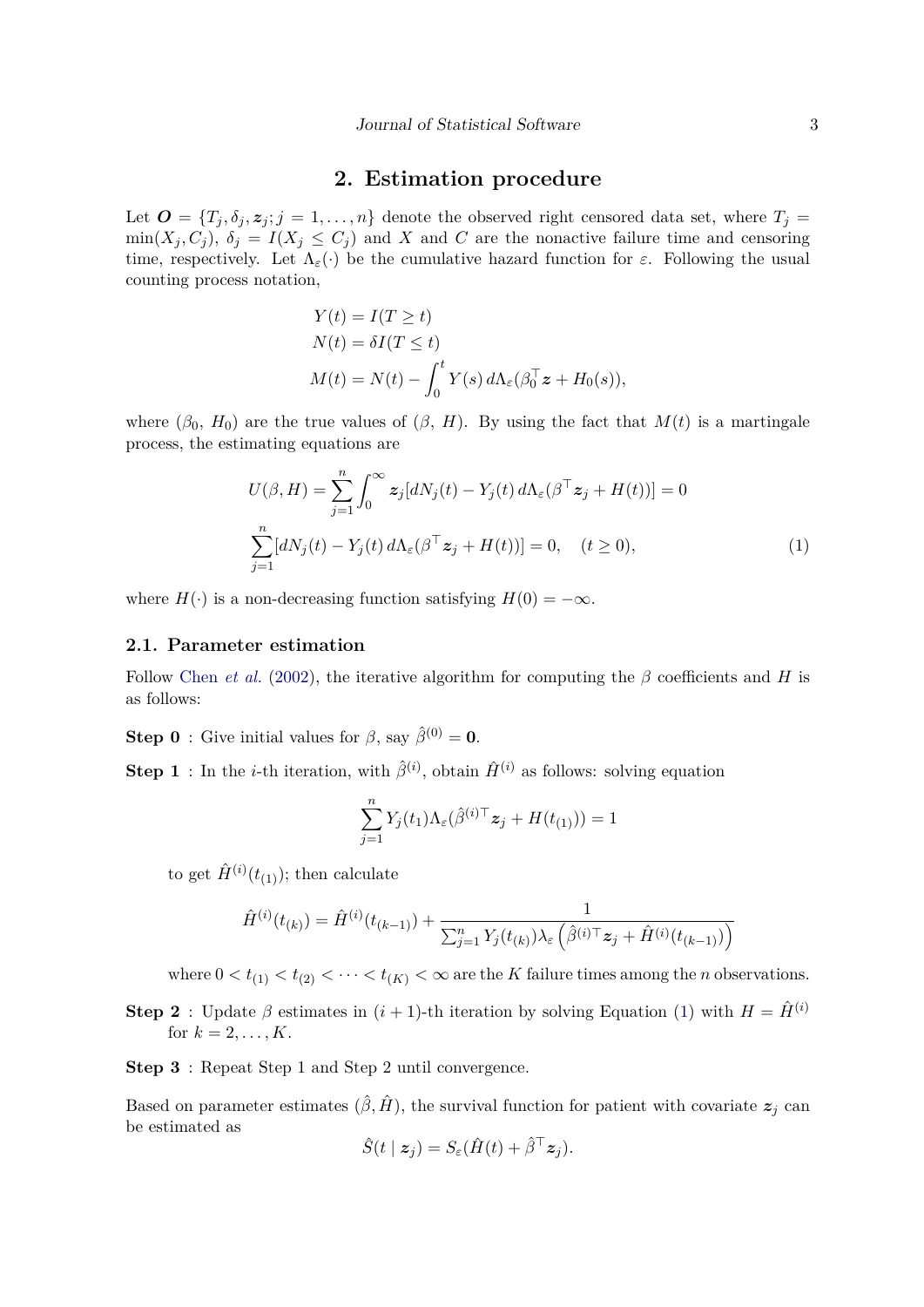Specifically, in the package TransModel, the survival function is defined as

$$
\hat{S}(t \mid \mathbf{z}_j) = \begin{cases} \exp\{-\exp(\hat{H}(t) + \hat{\beta}^\top \mathbf{z}_j)\} & r = 0\\ \exp\{-\frac{1}{r}\log[1 + r \cdot \exp(\hat{H}(t) + \hat{\beta}^\top \mathbf{z}_j)]\} & r > 0. \end{cases}
$$

#### **2.2. Variance estimation of parameters**

It is proved in Chen *[et al.](#page-10-0)* [\(2002\)](#page-10-0) that, under suitable regularity conditions, the derived estimator  $\hat{\beta}$  in Section [2.1](#page-2-2) is consistent and asymptotic normally distributed. That is,

$$
\sqrt{n}(\hat{\beta} - \beta_0) \xrightarrow{D} N\{0, \Sigma_*^{-1} \Sigma^* (\Sigma_*^{-1})^\top\}, \text{ as } n \to \infty.
$$

where  $\Sigma_*$  and  $\Sigma^*$  have closed form solutions

$$
\hat{\Sigma}^* = \frac{1}{n} \sum_{j=1}^n \int_0^\tau [\mathbf{z}_j - \bar{\mathbf{z}}(t)] \hat{\mathbf{S}}^2 \lambda \{\hat{\beta}^\top \mathbf{z}_j + \hat{H}(t)\} Y_j(t) \, d\hat{H}(t)
$$
\n
$$
\hat{\Sigma}_* = \frac{1}{n} \sum_{j=1}^n \int_0^\tau [\mathbf{z}_j - \bar{\mathbf{z}}(t)] \mathbf{z}_j^\top \dot{\lambda} \{\hat{\beta}^\top \mathbf{z}_j + \hat{H}(t)\} Y_j(t) \, d\hat{H}(t)
$$

respectively. Here we define  $b^{\bigotimes 2} = bb^{\top}$  for any vector *b*. We also have

$$
\begin{aligned}\n\bar{z}(t) &= \frac{\sum_{j=1}^{n} z_j \lambda \{\hat{\beta}^\top z_j + \hat{H}(Y_j)\} Y_j(t) \hat{B}(t, T_j)}{\sum_{j=1}^{n} \lambda \{\hat{\beta}^\top z_j + \hat{H}(t)\} Y_j(t)} \\
\hat{B}(t, s) &= \exp\left(\int_s^t \frac{\sum_{j=1}^{n} \lambda \{\hat{\beta}^\top z_j + \hat{H}(x)\} Y_j(x)}{\sum_{j=1}^{n} \lambda \{\hat{\beta}^\top z_j + \hat{H}(x)\} Y_j(x)} d\hat{H}(x)\right)\n\end{aligned}
$$

for  $t, s \in [0, \tau]$ .

#### **2.3. Confidence interval and confidence band of survival function**

Since the variance of  $H(t)$  does not have a closed form solution, the confidence interval and confidence band for the survival curve are derived through the perturbation techniques. Let  $\hat{\varepsilon}_k(z) = \hat{H}(t_{(k)}) + \hat{\beta}^\top z$  be the estimate of the error term at time  $\hat{t}_{(k)}$  with covariate *z*. Survival probability for subjects with covariate  $z$  at time  $t_{(k)}$  is then estimated as

$$
\hat{S}(t_{(k)} | \mathbf{z}) = \begin{cases} \exp\{-\exp(\hat{\varepsilon}_k(\mathbf{z}))\} & r = 0\\ \exp\{-\frac{1}{r}\log[1 + r \cdot \exp(\hat{\varepsilon}_k(\mathbf{z}))]\} & r > 0. \end{cases}
$$

The confidence interval of  $\hat{S}(t_{(k)} | z)$  can be constructed based on the Wald confidence interval of  $\varepsilon_k(z)$ , where the variance of  $\varepsilon_k(z)$  is derived by perturbation. In the *l*-th perturbation,  $l = 1, 2, \ldots, N$ , a sequence of random values  $\alpha_1^{(l)}$  $\alpha_1^{(l)},\alpha_2^{(l)}$  $\alpha_2^{(l)}, \ldots, \alpha_n^{(l)} \sim \text{Exp}(1)$  is generated, where  $Exp(1)$  is the exponential distribution with scale parameter 1. Then the iterative estimating procedure in Section [2.1](#page-2-2) with Step 1 and Step 2 are replaced by the following Step 1\* and Step 2\*, respectively.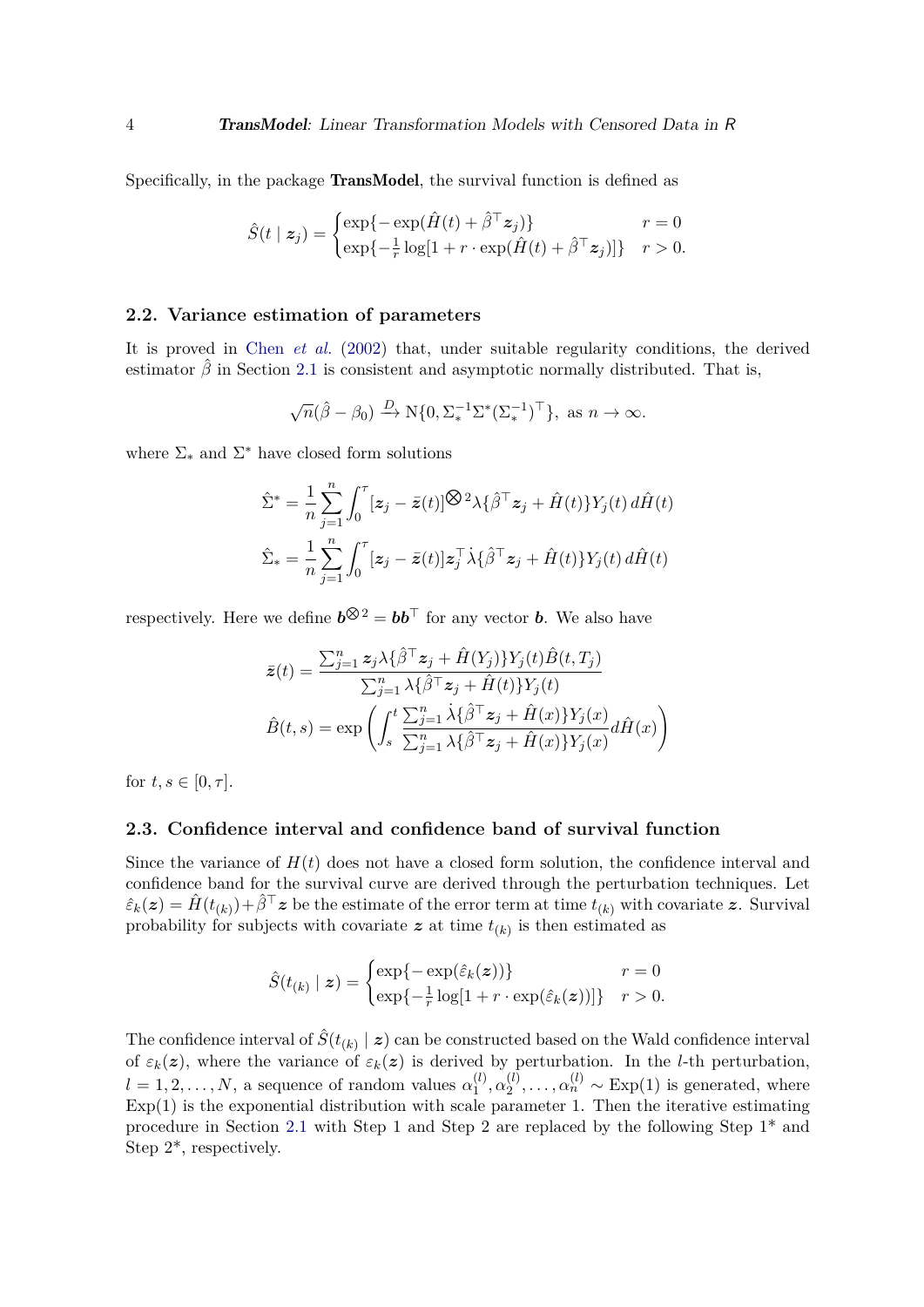**Step 1\*** : Obtain  $\hat{H}_{(l)}^{(i)}$  $\binom{v}{l}(t_{(1)})$  by solving

$$
\sum_{j=1}^n Y_j(t_1) \Lambda_{\varepsilon} \left( \hat{\beta}_{(l)}^{(i)\top} z_j + H(t_{(1)}) \right) \alpha_j^{(l)} = 1,
$$

and for  $k \geq 2$ 

$$
\hat{H}_{(l)}^{(i)}(t_{(k)}) = \hat{H}_{(l)}^{(i)}(t_{(k-1)}) + \frac{1}{\sum_{j=1}^{n} Y_j(t_{(k)})\lambda_{\varepsilon}\left(\hat{\beta}_{(l)}^{(i)\top}\mathbf{z}_j + \hat{H}_{(l)}^{(i)}(t_{(k-1)})\right)\alpha_j^{(l)}}.
$$

**Step 2<sup>\*</sup>** : Update estimates  $\hat{\beta}_{(l)}^{(i+1)}$  $\binom{(l+1)}{(l)}$  by solving the following estimation equation,

$$
\sum_{j=1}^n \left[ dN_j(t) - Y_j(t) d\Lambda_{\varepsilon} \left( \beta^{\top} \mathbf{z}_j + \hat{H}_{(l)}^{(i)}(t) \right) \right] \alpha_j^{(l)} = 0, \quad t \ge 0.
$$

After convergence, estimates  $(\hat{\beta}_{(l)}, \hat{H}_{(l)}(t))$  are obtained and  $\hat{\varepsilon}_k^{(l)}$  $\hat{H}_{(l)}^{(l)}(\boldsymbol{z}) = \hat{H}_{(l)}(t_{(k)}) + \hat{\beta}_{(l)}^{\top} \boldsymbol{z}, ~ l = 0$  $1, 2, \ldots, N$ . The variance of  $(\hat{\varepsilon}_k^{(1)})$  $\hat{\varepsilon}_k^{(1)}(\boldsymbol{z}), \hat{\varepsilon}_k^{(2)}$  $\hat{\epsilon}_k^{(2)}(z), \ldots, \hat{\varepsilon}_k^{(N)}$  $f_k^{(N)}(z)$  can be used as a consistent estimate of  $Var(\hat{\varepsilon}_k(z))$ . A  $(1-\alpha)\%$  point-wise confidence interval for the survival curve can be obtained by transforming the interval  $\hat{\varepsilon}_k(z) \pm \mathbf{Z}_{\alpha/2} \sqrt{\widehat{\text{Var}}(\hat{\varepsilon}_k(z))}, k = 1, 2, ..., K$ , where  $\mathbf{Z}_{\alpha/2}$  is the  $100(1 - \alpha/2)$ -th percentile of the standard normal distribution.

To obtain a critical value for the confidence band, let  $\tilde{\varepsilon}_k^{(l)}$  $f_k^{(l)}(z)$  be the absolute value of the standardized version of  $\hat{\varepsilon}^{(l)}_k$  $k^{(i)}(z)$ , that is

$$
\tilde{\varepsilon}_k^{(l)}(z) = \frac{|\hat{\varepsilon}_k^{(l)}(z) - \bar{\varepsilon}_k(z)|}{\sqrt{\widehat{\text{Var}}\left(\hat{\varepsilon}_k(z)\right)}}, \text{ where } \bar{\varepsilon}_k(z) = \frac{1}{N} \sum_{l=1}^N \hat{\varepsilon}_k^{(l)}(z).
$$

Let  $\check{\varepsilon}^{(l)}$  denote the maximum value of  $(\tilde{\varepsilon}_1^{(l)})$  $\tilde{\epsilon}_1^{(l)}(\boldsymbol{z}), \tilde{\varepsilon}_2^{(l)}$  $\tilde{z}_2^{(l)}(\boldsymbol{z}), \ldots, \tilde{\varepsilon}_K^{(l)}(\boldsymbol{z})), l=1,\ldots,N, \text{and } Q_{\alpha} \text{ denote }$ the  $(1-\alpha)$ %-th quantile of  $(\check{\varepsilon}^{(1)}, \ldots, \check{\varepsilon}^{(N)})$ . A  $(1-\alpha)$ % confidence band for the survival curve can be obtained by transforming the interval  $\hat{\varepsilon}_k(z) \pm Q_\alpha \sqrt{\widehat{\text{Var}}(\hat{\varepsilon}_k(z))}, k = 1, 2, \ldots, K$ .

### **3. Package description**

<span id="page-4-0"></span>The contributed R package **TransModel** is used to fit linear transformation models for right censored data using the estimation approach discussed in Section [2.](#page-2-0) In this section, we list the main functions in this package. The main function in this package is TransModel, which can be called with the following syntax:

TransModel(formula, data, r, CICB.st = FALSE, subset, dx = 0.001,  $iter.max = 100$ ,  $num.isim = 200)$ 

The required arguments include:

• formula: A survival formula based on the Surv() function, containing survival time, right censoring indicator and covariates.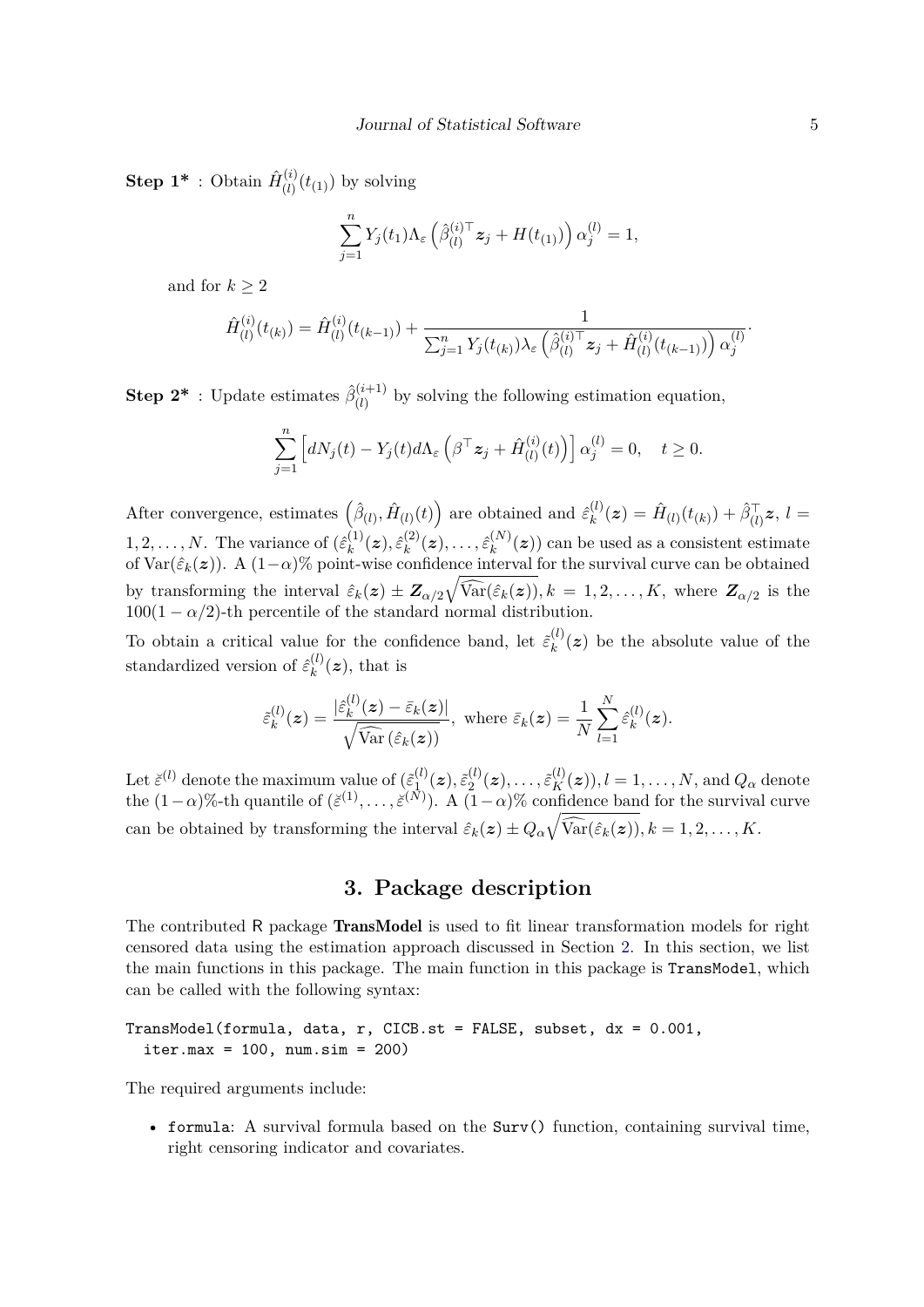- data: The data set with all the variables needed in the formula.
- r: Parameter in the hazard function of the error term, described in Equation [1.](#page-0-0)
- CICB.st: Whether or not the perturbation for the confidence interval and confidence bands of survival estimates will be done. The default value is FALSE.
- subset: The conditions used to select a subset of the data.
- dx: The tolerance limit of convergence. Default is 0.001.
- iter.max: The maximum number of iterations before convergence. Default is 100.
- num.sim: The number of perturbations used, only works when CICB.st = TRUE. Default is 200.

Returned values are:

- coefficients: Estimated *β* coefficients in the transformation model.
- vcov: Estimated covariance matrix for the coefficients.
- converged: Convergence status and the number of iterations used for convergence. The value 0 indicates that the algorithm converged.

The print command gives the coefficient estimate for each covariate specified in the formula as well as the variance-covariance matrix. Further inference about the coefficients can be obtained by using the summary method, where the parameter estimates, standard deviation, test statistics and *p* values based on the Wald-test are presented in a summary table.

The predicted survival probabilities at given time points for a specific covariates vector can be obtained using the predict command for the object from the function TransModel. Syntax for the function is:

#### predict(object, newdata, new.time, alpha)

The required arguments include:

- object: An object returned from function TransModel.
- newdata: A vector with values for each covariate variable. If not specified, 0 will be used for all variables.
- new.time: A vector of ordered time points to be used for survival probability calculation. If null, the time points in the original data set will be used.
- alpha: Confidence level for calculating the confidence intervals and confidence bands of the survival estimate. Default value is 0.05.

Possible values returned are:

• time: Ordered time points on which survival probabilities are calculated.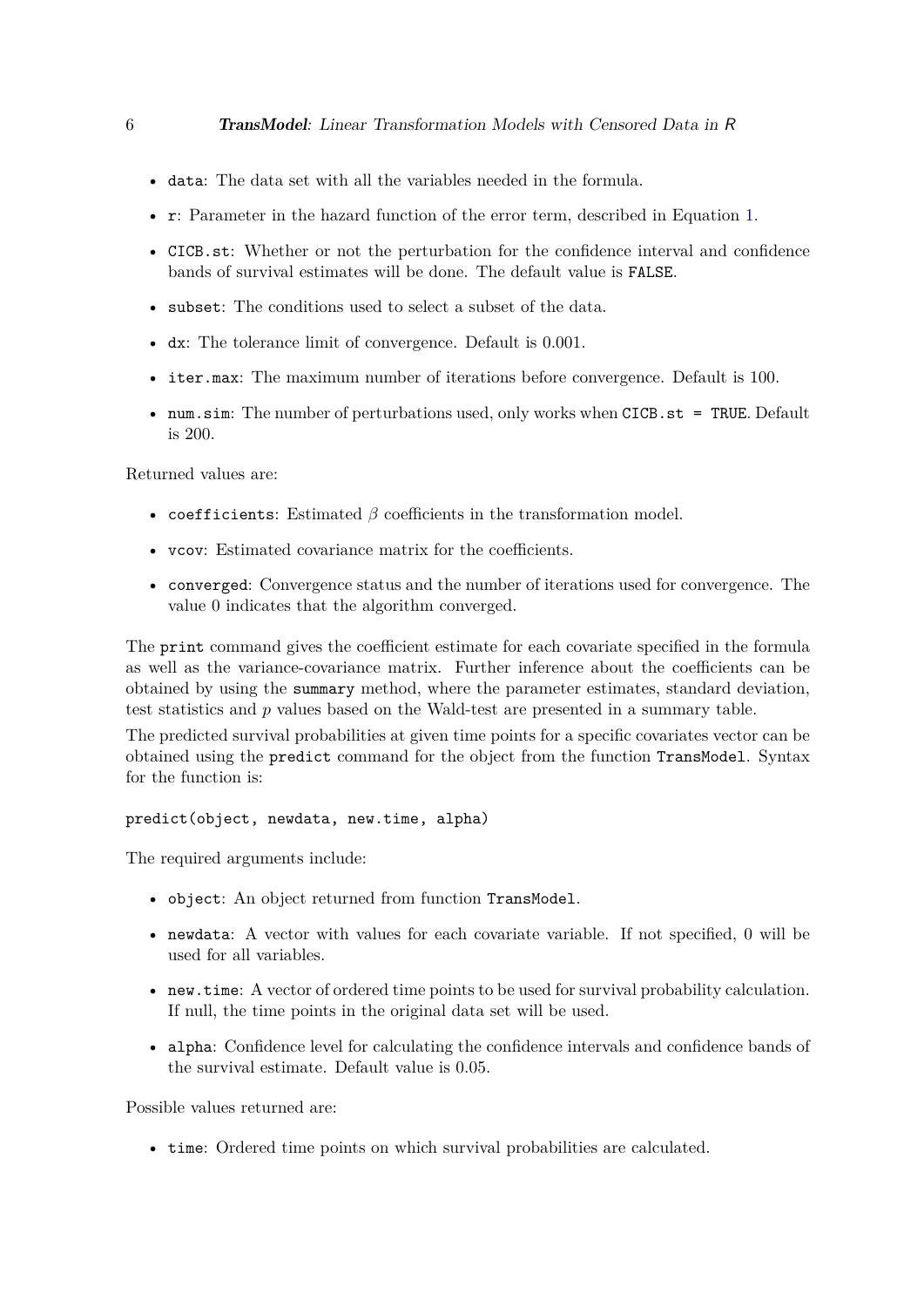- survival: Predicted survival probabilities.
- low.ci: The lower limit of the confidence interval.
- up.ci: The upper limit of the confidence interval.
- low.cb: The lower limit of the confidence band.
- up.cb: The upper limit of the confidence band.

If new time points are not specified in new.time, the ordered event time points in the original data will be used. The predicted survival probabilities at each time point and with the covariate values specified in newdata will be returned. Only when CICB.st = TRUE is specified in the object, the lower and upper limits for the confidence interval and confidence bands will be returned as well. The plot command can be applied to the returned object to get a predicted survival curve, and if the confidence limits or the confidence bands were calculated in the prediction step, they can be shown by specifying  $CI = TRUE$ ,  $CB = TRUE$  or both.

# **4. Simulation studies**

<span id="page-6-1"></span>We design a simulation study to evaluate the performance of the proposed method. We assume the transformation function has the form  $H(t) = \log(1+t) + t^{3/2}$ . A two-dimensional covariate  $\boldsymbol{z} = (z_1, z_2)^\top$  is considered, where  $z_1 \sim N(0, 1)$  and  $z_2 \sim U(-1, 1)$ . The coefficients are set to be  $\beta = (1, -1)$ . Different models with  $r = 0, 0.5, 1, 2$  are considered. The sample size is chosen as  $n = 200$  and 500. The right censoring proportions of 15% and 40% are considered.

We conduct 1000 replications for each setting, and report the bias and average estimated standard deviation (StErr, or SE), empirical standard deviation (StDev, or SD) and empirical coverage probability (CP) of 95% Wald-type confidence intervals. From the result in Table [4,](#page-6-1) we can see the package gives unbiased estimates, comparable StErrs and StDevs, and reasonable CPs that are close to the nominal level of 0.95.

#### **5. Veterans' Administration lung cancer data**

<span id="page-6-0"></span>We use the Veterans' Administration lung cancer data as an example to illustrate the usage of the package TransModel. The data has been analyzed in [Prentice](#page-10-11) [\(1973\)](#page-10-11), [Bennett](#page-9-1) [\(1983\)](#page-9-1), [Pettitt](#page-10-12) [\(1984\)](#page-10-12) and [Cheng](#page-10-4) *et al.* [\(1995\)](#page-10-4), and is available in the current survival package [\(Th](#page-10-13)[erneau](#page-10-13) [2021\)](#page-10-13). Following [Chen](#page-10-0) *et al.* [\(2002\)](#page-10-0), we use the subgroup of 97 patients who had no prior therapy usage. The covariates of interest include one categorical variable tumor type (large, adeno, small or squamous) and one continuous variable performance status.

Following [Bennett](#page-9-1) [\(1983\)](#page-9-1), [Murphy, Rossini, and van der Vaart](#page-10-14) [\(1997\)](#page-10-14) and [Chen](#page-10-0) *et al.* [\(2002\)](#page-10-0), we first fit a PO model using the main function **TransModel** in the package with  $r = 1$ .

```
R> set.seed(100)
R> veteran$celltype <- relevel(veteran$celltype, ref = "squamous")
R> fit <- TransModel(Surv(time, status) ~ karno + factor(celltype),
    data = vertex, r = 1, CICB.st = TRUE, subset = (prior == 0)
```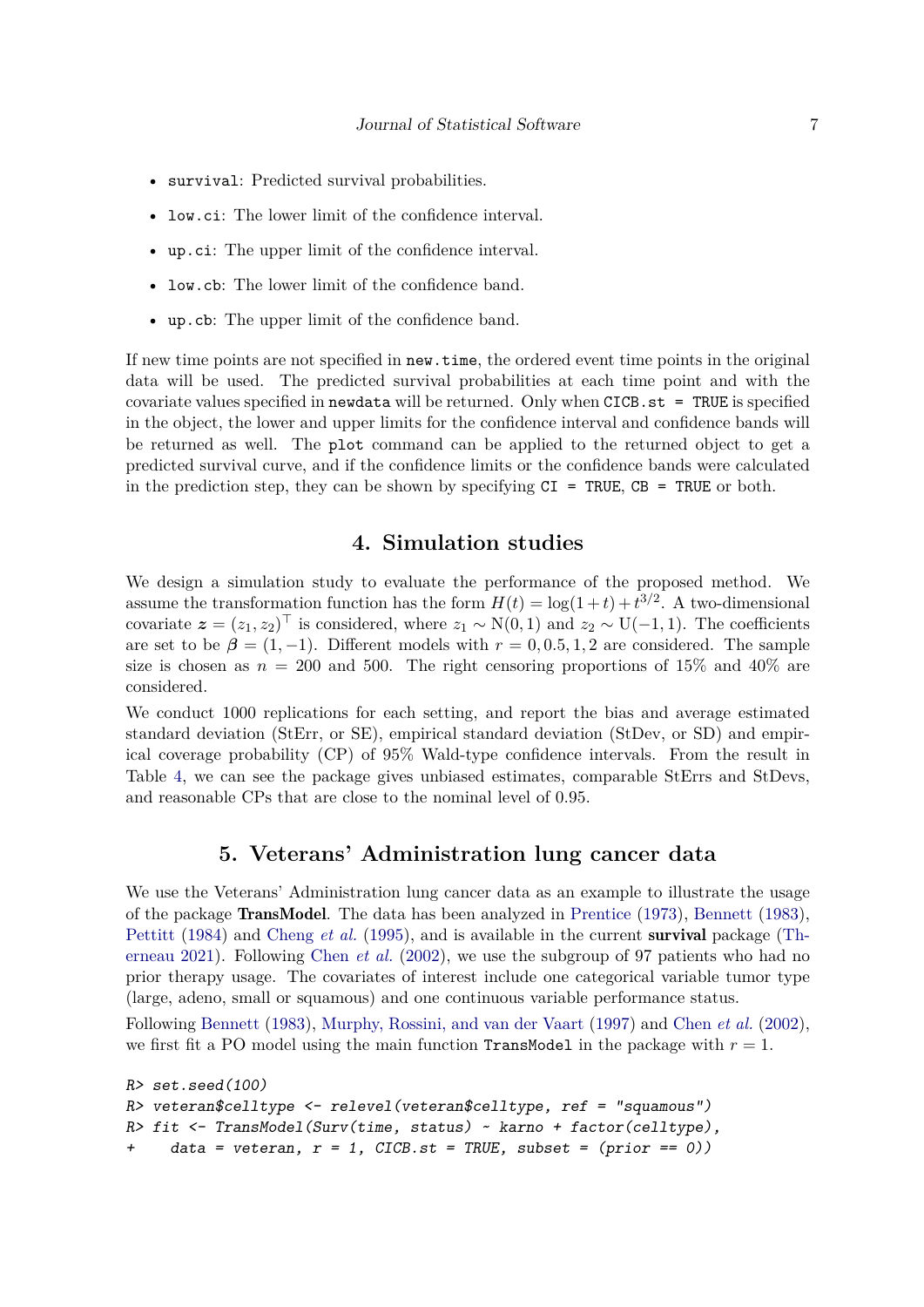|                  |      |           |          | $r=0$  |       |                 | $r=0.5$  |        |           |                 |  |
|------------------|------|-----------|----------|--------|-------|-----------------|----------|--------|-----------|-----------------|--|
| $\boldsymbol{n}$ | Cens | Pars      | Est.     | StdErr | SD    | $\overline{CP}$ | Est.     | StdErr | <b>SD</b> | $\overline{CP}$ |  |
| 200              | 15%  | $\beta_1$ | 1.021    | 0.102  | 0.108 | 0.925           | 1.016    | 0.119  | 0.134     | 0.914           |  |
|                  |      | $\beta_2$ | $-1.005$ | 0.149  | 0.155 | 0.944           | $-0.996$ | 0.195  | 0.204     | 0.944           |  |
|                  | 40%  | $\beta_1$ | 1.023    | 0.117  | 0.121 | 0.946           | 1.024    | 0.130  | 0.145     | 0.906           |  |
|                  |      | $\beta_2$ | $-1.006$ | 0.176  | 0.182 | 0.947           | $-1.001$ | 0.213  | 0.227     | 0.936           |  |
| 500              | 15%  | $\beta_1$ | 1.006    | 0.063  | 0.066 | 0.947           | 1.004    | 0.075  | 0.084     | 0.928           |  |
|                  |      | $\beta_2$ | $-1.008$ | 0.093  | 0.094 | 0.950           | $-1.005$ | 0.122  | 0.127     | 0.933           |  |
|                  | 40%  | $\beta_1$ | 1.008    | 0.072  | 0.075 | 0.944           | 1.007    | 0.081  | 0.092     | 0.922           |  |
|                  |      | $\beta_2$ | $-1.005$ | 0.110  | 0.112 | 0.939           | $-1.004$ | 0.133  | 0.139     | 0.936           |  |
|                  |      |           | $r=1$    |        |       |                 | $r=2$    |        |           |                 |  |
| <b>200</b>       | 15%  | $\beta_1$ | 1.014    | 0.151  | 0.161 | 0.938           | 1.016    | 0.214  | 0.217     | 0.945           |  |
|                  |      | $\beta_2$ | $-0.989$ | 0.249  | 0.254 | 0.948           | $-0.973$ | 0.357  | 0.360     | 0.951           |  |
|                  | 40%  | $\beta_1$ | 1.028    | 0.159  | 0.169 | 0.925           | 1.036    | 0.210  | 0.216     | 0.949           |  |
|                  |      | $\beta_2$ | $-1.002$ | 0.258  | 0.271 | 0.937           | $-1.005$ | 0.343  | 0.356     | 0.941           |  |
| 500              | 15%  | $\beta_1$ | 1.003    | 0.095  | 0.103 | 0.930           | 1.002    | 0.134  | 0.140     | 0.941           |  |
|                  |      | $\beta_2$ | $-1.005$ | 0.157  | 0.160 | 0.945           | $-1.006$ | 0.224  | 0.226     | 0.949           |  |
|                  | 40%  | $\beta_1$ | 1.007    | 0.099  | 0.107 | 0.927           | 1.009    | 0.130  | 0.136     | 0.946           |  |
|                  |      | $\beta_2$ | $-1.002$ | 0.161  | 0.165 | 0.942           | $-1.003$ | 0.214  | 0.214     | 0.954           |  |

Table 1: Simulation results.

The estimated coefficients and covariance matrix estimates can be extracted by using fit\$coefficient and fit\$vcov, respectively. Further inference about the coefficients can be obtained by the summary method:

#### R> summary(fit)

```
Call:
TransModel.default(formula = Surv(time, status) ~ karno + factor(celltype),
   data = veteran, r = 1, CICB.st = TRUE, subset = (prior == 0))
```

|                                                                |                                            |  | Estimate StdErr z.value p.value         |  |
|----------------------------------------------------------------|--------------------------------------------|--|-----------------------------------------|--|
| karno                                                          | $-0.043716$ 0.010691 -4.0891 4.331e-05 *** |  |                                         |  |
| factor(celltype)adeno                                          |                                            |  | 1.874020  0.623932  3.0036  0.002668 ** |  |
| factor(celltype)large                                          |                                            |  | 0.409877  0.665074  0.6163  0.537705    |  |
| factor(celltype)smallcell 1.621423 0.604667 2.6815 0.007329 ** |                                            |  |                                         |  |

Other values can also be specified for *r*, such as 0, 0.5 and 2, the results are listed in Table [2,](#page-8-0) where  $r = 0$  corresponds to the PH model.

In addition to the  $\beta$  coefficients, sometimes comparing survival probabilities among different groups is also an interest. In the lung cancer data, for illustration, we compare survival curves among the four tumor types at median level of the performance status 60. The codes are listed below and the predict survival curves for each tumor type are in Figure [1.](#page-8-1)

```
R> pred1 <- predict(fit, newdata = c(60, 0, 0, 0))
R> pred2 <- predict(fit, newdata = c(60, 1, 0, 0))
```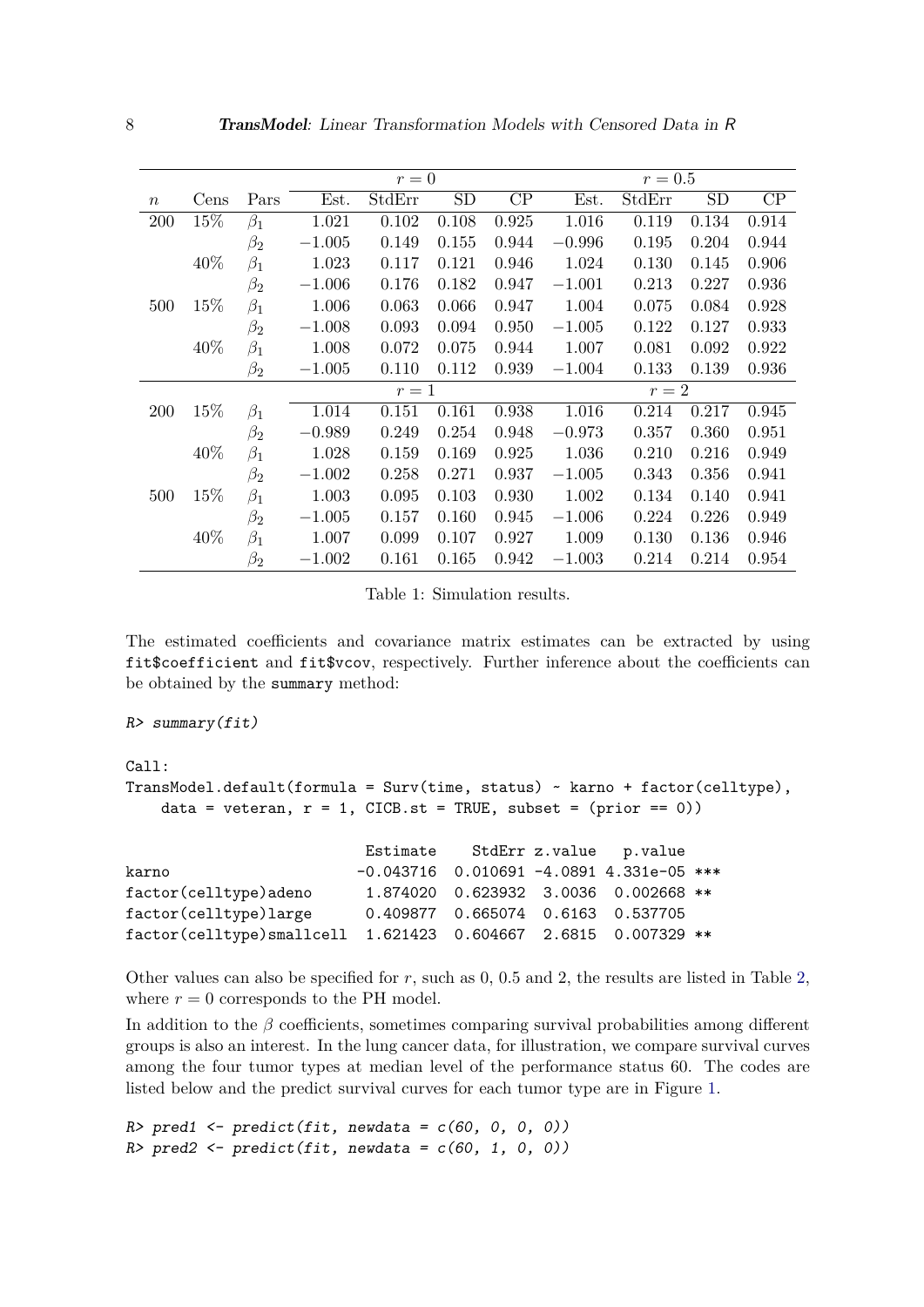|                    |          | $r=0$ |                          |       | $r = 0.5$ |                       |          | $r=2$ |                       |
|--------------------|----------|-------|--------------------------|-------|-----------|-----------------------|----------|-------|-----------------------|
| Coefficients       |          |       | Est. StdErr $p$ value    |       |           | Est. StdErr $p$ value |          |       | Est. StdErr $p$ value |
| Karno              | $-0.024$ |       | $0.006 \le 0.001 -0.034$ |       |           | 0.008 < 0.001         | $-0.063$ |       | $0.016 \le 0.001$     |
| Adeno vs. Squamous | 1.069    | 0.341 | 0.002                    | 1.485 | 0.472     | 0.002                 | 2.610    | 0.938 | 0.005                 |
| Large vs. Squamous | 0.210    | 0.347 | 0.545                    | 0.315 | 0.502     | 0.531                 | 0.570    | 0.994 | 0.566                 |
| Small vs. Squamous | 0.769    | 0.302 | 0.011                    | 1.228 | 0.456     | 0.007                 | 2.316    | 0.895 | 0.010                 |

Table 2: Estimated regression coefficients for the Veterans' Administration lung cancer data.

<span id="page-8-0"></span>

<span id="page-8-1"></span>Figure 1: Estimated survival curves for different tumor types.

```
R> pred3 <- predict(fit, newdata = c(60, 0, 1, 0))
R> pred4 <- predict(fit, newdata = c(60, 0, 0, 1))
R > plot(pred1, 1ty = 1, 1wd = 2, cex.axis = 1.5, cex.lab = 1.5)
R> lines(pred2$time, pred2$survival, type = "s", lty = 2, lwd = 2)
R> lines(pred3$time, pred3$survival, type = "s", lty = 3, lwd = 2)
R> lines(pred4$time, pred4$survival, type = "s", lty = 4, lwd = 2)
R> legend("topright", c("squamous", "adeno", "large", "smallcell"),
+ title = "Tumor Type", lty = 1:4, bty = "n")
```
The perturbed variance is used to obtain the 95% confidence interval and confidence bands, which can be presented along with the estimated survival curves. The confidence level can be changed by specifying different values for the argument alpha in the predict function. For example, the estimated survival curves and 95% confidence interval and confidence bands for patient with performance status at 60 and Squamous type of tumor size can be plotted using the following code and the resulting plot is in Figure [2.](#page-9-2)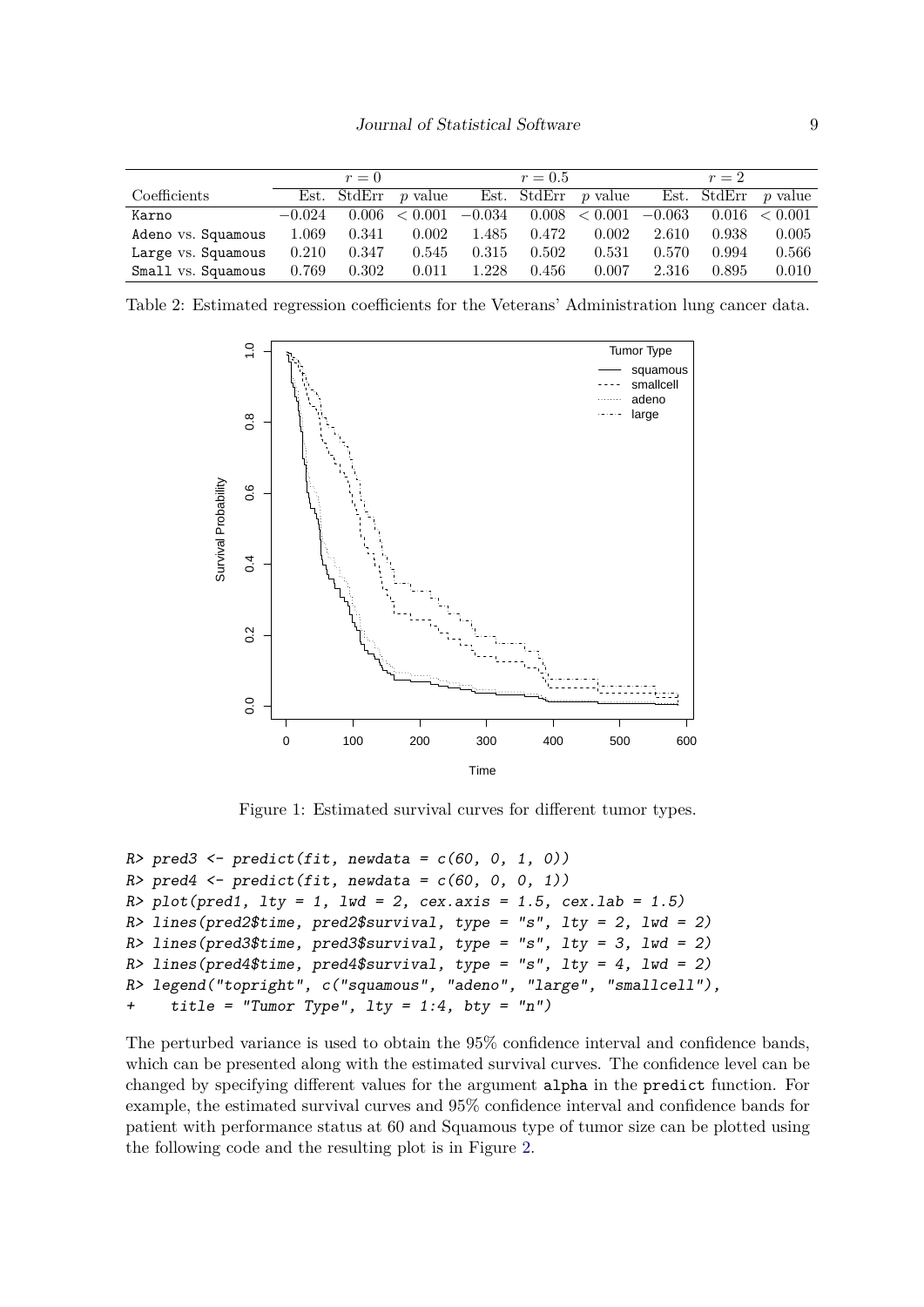

<span id="page-9-2"></span>Figure 2: Estimated survival curve for patients with squamous tumor type, with 95% confidence interval and 95% confidence band.

```
R> plot(pred1)
R > lines(pred1$time, pred1$low.ci, lty = 2)
R> lines(pred1$time, pred1$up.ci, lty = 2)
R> lines(pred1$time, pred1$low.cb, lty = 3)
R> lines(pred1$time, pred1$up.cb, lty = 3)
R> legend("topright", c("Survival estimates", "95% CI", "95% CB"),
     1ty = 1:3, 1wd = 1, bty = "n")
```
# **6. Discussion**

<span id="page-9-0"></span>We develop the package **TransModel** in R to fit linear transformation models with right censored data. The commonly used PH model and PO model are included as special cases with  $r = 0$  and 1. The package can provide coefficients, standard deviation, and  $p$  value. Furthermore, it can predict survival curves with its confidence interval and confidence band through perturbation.

## **References**

<span id="page-9-1"></span>Bennett S (1983). "Analysis of Survival Data by the Proportional Odds Model." *Statistics in Medicine*, **2**(2), 273–277. [doi:10.1002/sim.4780020223](https://doi.org/10.1002/sim.4780020223).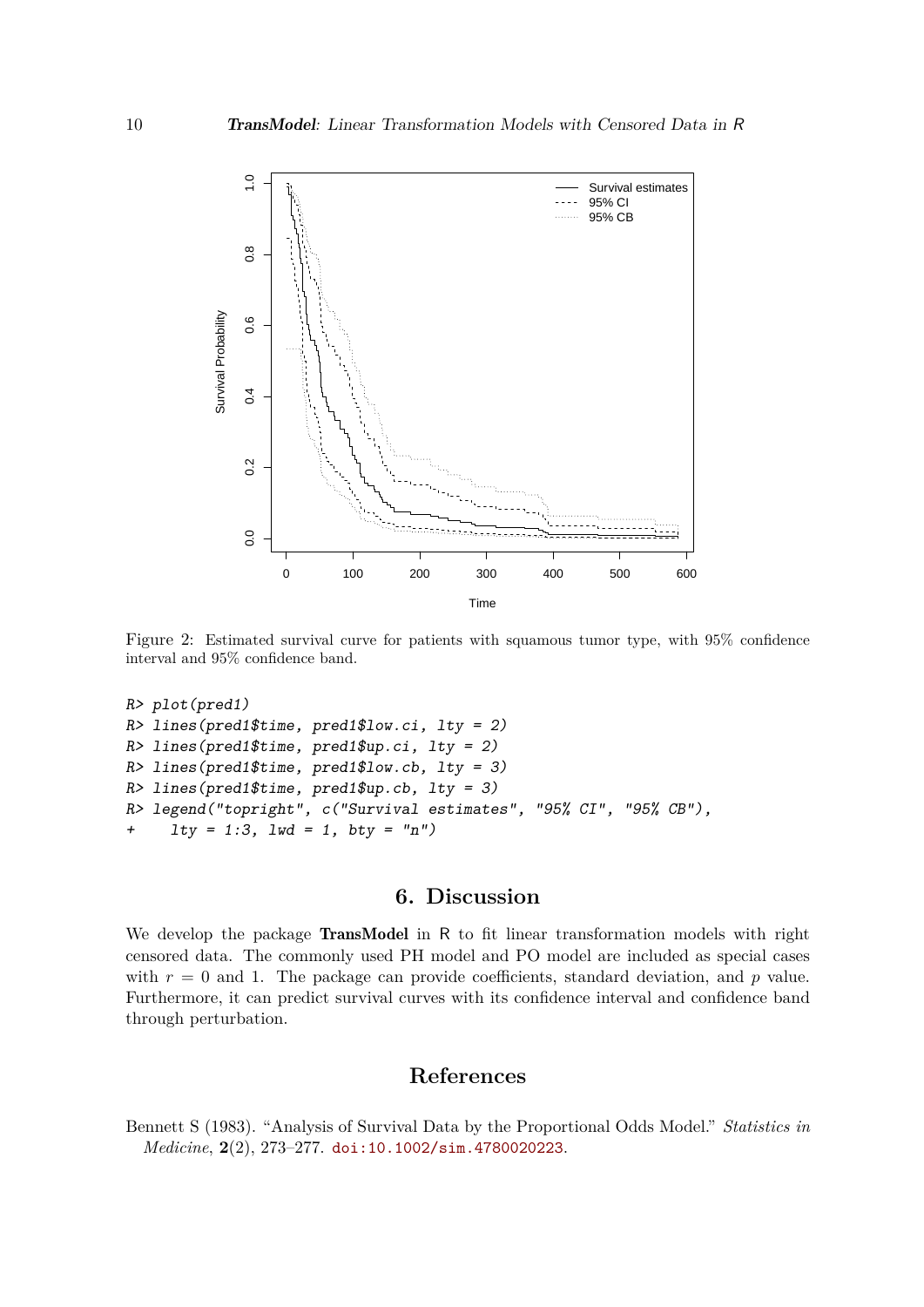- <span id="page-10-5"></span>Cai T, Wei LJ, Wilcox M (2000). "Semiparametric Regression Analysis for Clustered Failure Time Data." *Biometrika*, pp. 867–878. [doi:10.1093/biomet/87.4.867](https://doi.org/10.1093/biomet/87.4.867).
- <span id="page-10-0"></span>Chen K, Jin Z, Ying Z (2002). "Semiparametric Analysis of Transformation Models with Censored Data." *Biometrika*, **89**(3), 659–668. [doi:10.1093/biomet/89.3.659](https://doi.org/10.1093/biomet/89.3.659).
- <span id="page-10-4"></span>Cheng SC, Wei LJ, Ying Z (1995). "Analysis of Transformation Models with Censored Data." *Biometrika*, **82**(4), 835–845. [doi:10.1093/biomet/82.4.835](https://doi.org/10.1093/biomet/82.4.835).
- <span id="page-10-7"></span>Cheng SC, Wei LJ, Ying Z (1997). "Predicting Survival Probabilities with Semiparametric Transformation Models." *Journal of the American Statistical Association*, **92**(437), 227–235. [doi:10.1080/01621459.1997.10473620](https://doi.org/10.1080/01621459.1997.10473620).
- <span id="page-10-1"></span>Cox DR (1992). "Regression Models and Life-Tables." In *Breakthroughs in Statistics*, pp. 527–541. Springer-Verlag.
- <span id="page-10-2"></span>Dabrowska DM, Doksum KA (1988). "Estimation and Testing in a Two-Sample Generalized Odds-Rate Model." *Journal of the American Statistical Association*, **83**(403), 744–749. [doi:10.1080/01621459.1988.10478657](https://doi.org/10.1080/01621459.1988.10478657).
- <span id="page-10-6"></span>Fine JP, Ying Z, Wei LJ (1998). "On the Linear Transformation Model for Censored Data." *Biometrika*, pp. 980–986. [doi:10.1093/biomet/85.4.980](https://doi.org/10.1093/biomet/85.4.980).
- <span id="page-10-9"></span>Hothorn T (2020). "Most Likely Transformations: The mlt Package." *Journal of Statistical Software*, **92**(1). [doi:10.18637/jss.v092.i01](https://doi.org/10.18637/jss.v092.i01).
- <span id="page-10-8"></span>Hothorn T, Möst L, Bühlmann P (2018). "Most Likely Transformations." *Scandinavian Journal of Statistics*, **45**(1), 110–134. [doi:10.1111/sjos.12291](https://doi.org/10.1111/sjos.12291).
- <span id="page-10-14"></span>Murphy SA, Rossini AJ, van der Vaart AW (1997). "Maximum Likelihood Estimation in the Proportional Odds Model." *Journal of the American Statistical Association*, **92**(439), 968–976. [doi:10.1080/01621459.1997.10474051](https://doi.org/10.1080/01621459.1997.10474051).
- <span id="page-10-12"></span>Pettitt AN (1984). "Proportional Odds Models for Survival Data and Estimates Using Ranks." *Applied Statistics*, pp. 169–175. [doi:10.2307/2347443](https://doi.org/10.2307/2347443).
- <span id="page-10-11"></span>Prentice RL (1973). "Exponential Survivals with Censoring and Explanatory Variables." *Biometrika*, **60**(2), 279–288. [doi:10.1093/biomet/60.2.279](https://doi.org/10.1093/biomet/60.2.279).
- <span id="page-10-13"></span>Therneau TM (2021). survival*: Survival Analysis*. R package version 3.2-13, URL [https:](https://CRAN.R-project.org/package=survival) [//CRAN.R-project.org/package=survival](https://CRAN.R-project.org/package=survival).
- <span id="page-10-3"></span>Xu J, Yang Y, Ott J (2005). "Survival Analysis of Microarray Expression Data by Transformation Models." *Computational Biology and Chemistry*, **29**(2), 91–94. [doi:](https://doi.org/10.1016/j.compbiolchem.2005.02.001) [10.1016/j.compbiolchem.2005.02.001](https://doi.org/10.1016/j.compbiolchem.2005.02.001).
- <span id="page-10-10"></span>Zhou J, Zhang J, Lu W (2022). TransModel*: Fit Linear Transformation Models for Right Censored Data*. R package version 2.3, URL [https://CRAN.R-project.org/package=](https://CRAN.R-project.org/package=TransModel) [TransModel](https://CRAN.R-project.org/package=TransModel).